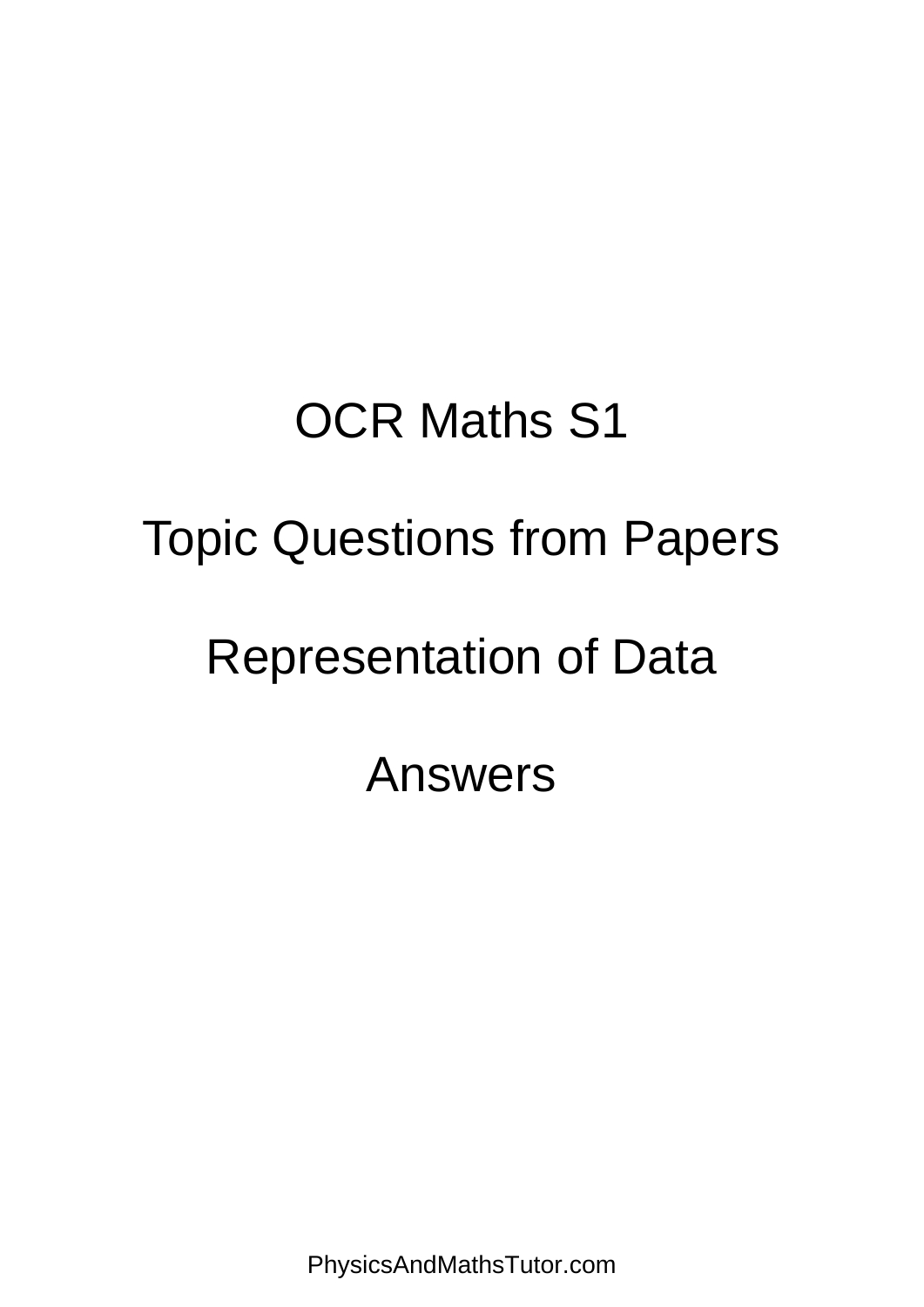| $\left( 1\right)$ | Median 8                                                                                                                               | physicsandmathstutor.com |   |                                          |  |  |
|-------------------|----------------------------------------------------------------------------------------------------------------------------------------|--------------------------|---|------------------------------------------|--|--|
|                   | Quartiles 6, 24                                                                                                                        | B <sub>2</sub>           |   | B1 for each Allow $IQR = 24 - 6$         |  |  |
| $\rm (ii)$        | Extreme values/skew distort mean                                                                                                       | B <sub>1</sub>           |   | Accept just "data skewed". Not "anomaly" |  |  |
|                   | or 35 mentioned                                                                                                                        |                          |   |                                          |  |  |
| (iii)             | Advantage: <i>x</i> retains data values<br>Disadv: harder to read (eg) median<br>harder to compare distr's<br>visual comparison harder | B1<br><b>B</b> 1         | ⌒ | Not "Can be shown on same diag"          |  |  |

*(Q2, Jan 2005)*

|                                                             | 13             |   |                                                   |
|-------------------------------------------------------------|----------------|---|---------------------------------------------------|
|                                                             |                |   | this range: B1                                    |
|                                                             |                |   | top of                                            |
| or should be 26 or 27 or 2 or 3 higher                      | B <sub>2</sub> |   | or originally, majority in range $35 - 55$ are at |
| Too low,                                                    |                |   | or new info' implies straight line: B1            |
| Otherwise:                                                  |                |   |                                                   |
| (v) Incorrect reason or ambiguity: B0B0.                    |                |   | eg IQR = $55-35 = 20$ or IQR = value >27          |
|                                                             |                |   | $^{340}C_5/^{1200}C_5$ M1                         |
|                                                             |                |   |                                                   |
| $= 0.00183$                                                 | A <sub>1</sub> |   | Allow $0.00114$ to $0.00212 > 2$ sfs              |
| $0.283^{5}$                                                 | M1dep          |   | [their (iii)/1200] <sup>5</sup> exactly           |
| $(iv)$ 340/1200                                             | M1             |   | their (iii)/1200 $\Sigma$ $\mu$                   |
| $= 340$                                                     | A <sub>1</sub> |   | 2 310 to 350                                      |
| $(iii)$ 1200 – 860                                          | M1             |   | Allow $1200 - (850 \text{ to } 890)$              |
|                                                             |                |   | 55.5 to 56: SC B1                                 |
| 63 to 64                                                    | A1             |   |                                                   |
| CF 720                                                      | M1             |   | Seen or implied                                   |
| $(ii)$ 0.6 or 60%                                           | M <sub>1</sub> |   | Seen or implied                                   |
|                                                             |                |   | No wking, ans in range: M1A1A1                    |
| IQR 23.5 to 25.4                                            | A <sub>1</sub> | 3 | dep A1 Must look back, see method.                |
| 44.5 to 45.5 and 69 to 69.9                                 | A <sub>1</sub> |   |                                                   |
| (i) Read at 300 or 300.25 and 900 or 900.75<br>$\mathbf{2}$ | M1             |   | or 44-46 and 68-70 incl.                          |

(iv) *Σx*<sub>p(</sub>*x*) ÷ *Σ*p(*x*) ÷ *Σ*p(*x*) ÷ *Σ*p(*x*) ÷ *Σp(x)* ÷ *Σp(x)* ÷ *Σp(x)* ÷ *Σp(x)* ÷ *Σp(x)* ÷ *Σp(x)* ÷

B1 { another pair : B1B1 *(Q5, June 2005)*

÷ 4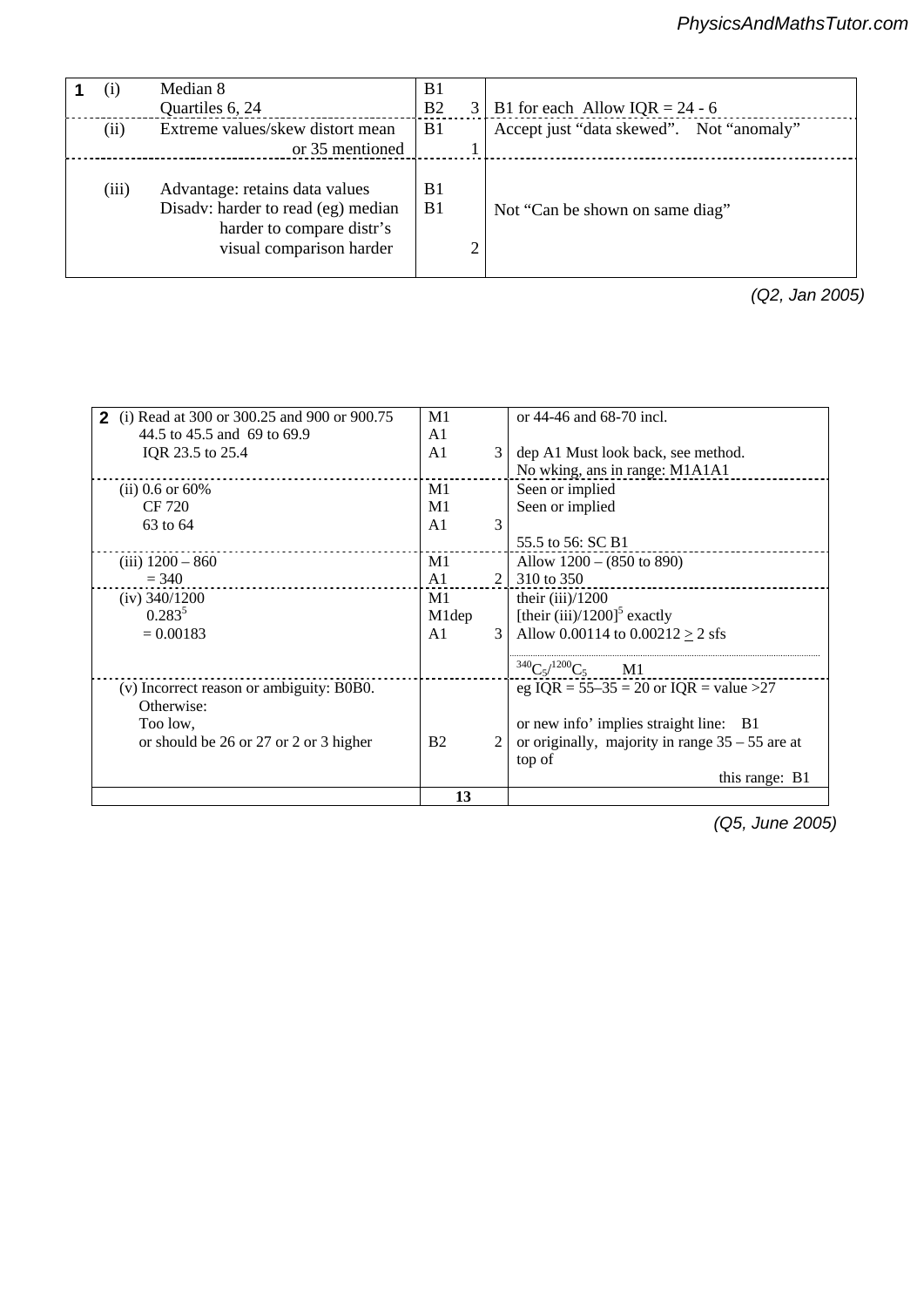| 3(i)         | Midpoints attempted<br>$>$ 2 classes                                                                                        | M1             |    | Correct (149.5)                              | <u>With 150</u>       | $Tot =$        |
|--------------|-----------------------------------------------------------------------------------------------------------------------------|----------------|----|----------------------------------------------|-----------------------|----------------|
|              | $\sum x f / 100$ or $\sum x f / \sum f$ attempted $\geq 2$ terms                                                            | M1             |    |                                              |                       | 2000           |
|              | $x$ within class, not class width<br>Mean = 27.2 (to 3 sfs) (not 27.25)                                                     |                |    | 2720.5/100                                   | 2725/100              | Allow          |
|              | art 27.2 from fully correct wire and mathstutor.com                                                                         |                |    |                                              |                       | Ms             |
|              | $\sum x^2 f$ or $\sum x - \overline{x}^2 f$ $\geq 2$ terms<br>$\sqrt{(x^2 + 100 - x^2)}$ or $\sqrt{((x - x^2)^2 + 100)}$ or | M1             |    |                                              |                       | $&$ poss<br>As |
|              | $\sum f$<br>fully corr method, not $\sqrt{neg}$                                                                             | M1             |    | 27.2                                         | 27.25                 |                |
|              |                                                                                                                             | A <sub>1</sub> |    | 240702.25                                    | 242050                |                |
|              | $=$ 40.5 to 41.1 (3 sfs)                                                                                                    |                |    | .40.82<br>allow class widths for 2nd M1 only | 40.96                 |                |
| (ii)         | Recog LQ in 1 <sup>st</sup> class $&$ UQ in 3 <sup>rd</sup> class                                                           | B1             |    |                                              |                       |                |
|              | Graph:<br><u>Interp:</u>                                                                                                    |                |    |                                              |                       |                |
|              | Attempt 25(.25) <sup>th</sup> value $LQ = 3.0$ to 4.3                                                                       |                |    |                                              |                       |                |
|              | Attempt 75(.75) <sup>th</sup> value UQ = 27 to 29                                                                           | M1             |    | both nec'y                                   |                       |                |
|              | Subtract                                                                                                                    | M1             |    | dep B1or M1                                  |                       |                |
|              | $IQR = 23$ or 24 or 25                                                                                                      | A <sub>1</sub> | 4  | integer. dep M2                              |                       |                |
| (iii)(a)     | Increase                                                                                                                    | B1             | 1  |                                              |                       |                |
| (b)          | Increase                                                                                                                    | B1             | 1  |                                              | Ignore "probably" etc |                |
| (c)          | No change                                                                                                                   | B1             |    |                                              |                       |                |
| <b>Total</b> |                                                                                                                             |                | 13 |                                              |                       |                |
|              |                                                                                                                             |                |    |                                              |                       |                |

B1 **2** In context. Not "events,. trials, outcomes" . Ignore *(Q7, June 2006)*

| 4 (ia)        |                                               | B <sub>1</sub> |                                |
|---------------|-----------------------------------------------|----------------|--------------------------------|
|               | W & Y<br>oe                                   |                |                                |
| $\mathbf b$   |                                               | B <sub>1</sub> |                                |
|               | $\mathbf X$<br>$\boldsymbol{\theta}$          |                |                                |
| $\mathbf{ii}$ | Geo probs always decrease                     | B1             | Geo not fixed no. of values    |
|               | or Geo has no upper limit to x or $x \neq 0$  |                | diags have fixed no of trials  |
|               |                                               |                | not Geo has +ve skew           |
| iii           |                                               | B <sub>1</sub> | indep                          |
|               | W                                             | B1dep          | allow Bin probs rise then fall |
|               | Bin probs cannot fall then rise<br>or bimodal |                |                                |
| <b>Total</b>  |                                               | 5              |                                |

Allow figs rounded to 2 sfs for M1M1 Correct sub in any correct formula for *b (Q4, Jan 2007)*

 $3500$  8x17 5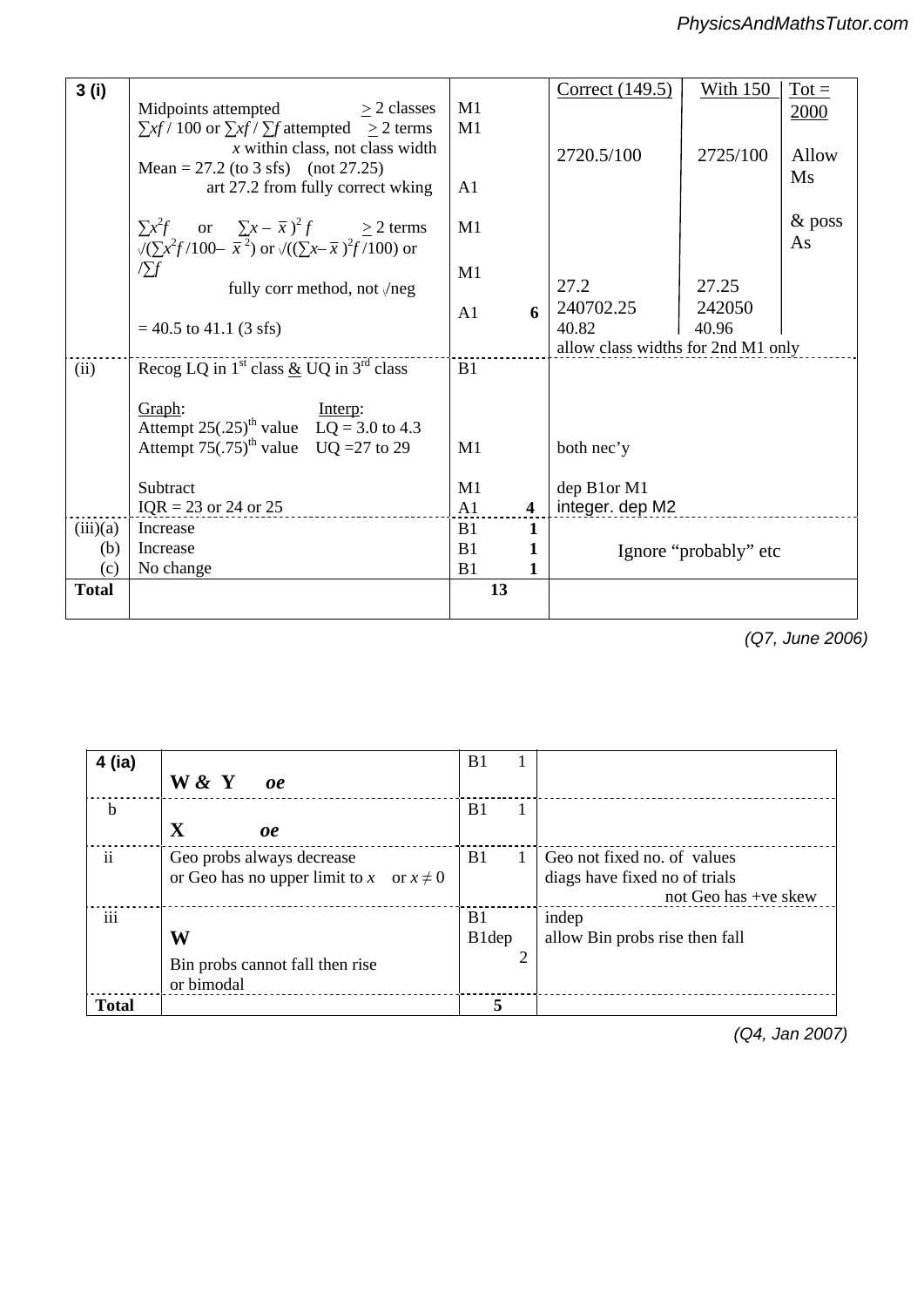| 5 (i)         | $Med = 2$<br>$LQ = 1$ or $UQ = 4$                                                               | B1<br>M1       |   | cao<br>or if treat as cont data:                                                            |
|---------------|-------------------------------------------------------------------------------------------------|----------------|---|---------------------------------------------------------------------------------------------|
|               | $IQR = 3$                                                                                       | A1             | 3 | read of curve or interp at 25 & 75<br>cao                                                   |
| $\mathbf{ii}$ | Assume last value $= 7$ (or eg 7.5 or 8 or 8.5)                                                 | B1             |   | stated, & not contradicted in wking<br>eg $7-9$ or $7,8,9$ Not just in wking                |
|               | <i>xf</i> attempted $\geq$ 5 terms                                                              | M <sub>1</sub> |   | allow "midpts" in xf or $x^2f$                                                              |
|               | 2.6 or 3 sf ans that rounds to 2.6                                                              | A <sub>1</sub> |   |                                                                                             |
|               | $x^2 f$ or $(x-m)^2 f \ge 5$ terms<br>$\sqrt{(x^2f/100-m^2)}$ or                                | M <sub>1</sub> |   |                                                                                             |
|               | $\sqrt{(x-m)^2}f$ /100 fully correct but ft <i>m</i>                                            | M <sub>1</sub> |   |                                                                                             |
|               | 1.6 or 1.7 or 3 sf ans that rounds to 1.6 or 1.7                                                | A1             | 6 | dep M3<br>$penalize > 3$ sfs only once                                                      |
| iii           | Median less affected by extremes or<br>outliers etc (NOT anomalies)                             | B1             | 1 | or median is an integer or mean not int.                                                    |
|               |                                                                                                 |                |   | or not affected by open-ended interval<br>general comment acceptable                        |
| iv            | Small change in var'n leads to lge change in IQR<br>UQ for W only just 4, hence IQR exaggerated |                |   |                                                                                             |
|               | orig data shows variations are similar                                                          | <b>B</b> 1     | 1 | for Old Moat LQ only just 1 & UQ only just 3<br>specific comment essential<br><sub>oe</sub> |
| $\mathbf{V}$  | OM % (or y) decr (as x incr) oe                                                                 | B1             |   | ranks reversed in OM or not rev in W                                                        |
|               | Old Moat                                                                                        | B1             | 2 | <b>NIS</b>                                                                                  |
| <b>Total</b>  |                                                                                                 | 13             |   |                                                                                             |

physicsandmathstutor.com

*(Q8, Jan 2007)*

| 6 (i)        | 1991                            | B1 ind              | Or fewer in 2001                           |
|--------------|---------------------------------|---------------------|--------------------------------------------|
|              | 100 000 to 110 000              | B1 ind              | Allow digits 100 to 110                    |
|              |                                 | 2                   |                                            |
| iia          | Median = 29 to 29.9             | B <sub>1</sub>      |                                            |
|              |                                 |                     |                                            |
|              | Quartiles 33 to 34, 24.5 to 26  | M1                  | Or one correct quartile and subtr          |
|              | $= 7.5$ to 9.5                  | A <sub>1</sub>      | NOT from incorrect wking                   |
|              | 140 to 155                      | M1                  | $\times$ 1000, but allow without           |
|              | 23 to 26.3%                     | A <sub>1</sub>      | Rnded to 1 dp or integer 73.7 to 77% : SC1 |
|              |                                 | 5                   |                                            |
| $\mathbf b$  | Older                           | B <sub>1</sub>      | Or 1991 younger                            |
|              | Median (or ave) greater         |                     | Any two                                    |
|              | % older mothers greater<br>oe } | B1                  | Or 1991 steeper so more younger: B2        |
|              | % younger mothers less<br>oe    | B <sub>1</sub><br>3 | NOT mean gter                              |
|              |                                 |                     | Ignore extra                               |
| <b>Total</b> |                                 | 10                  |                                            |

*(Q5, June 2007)*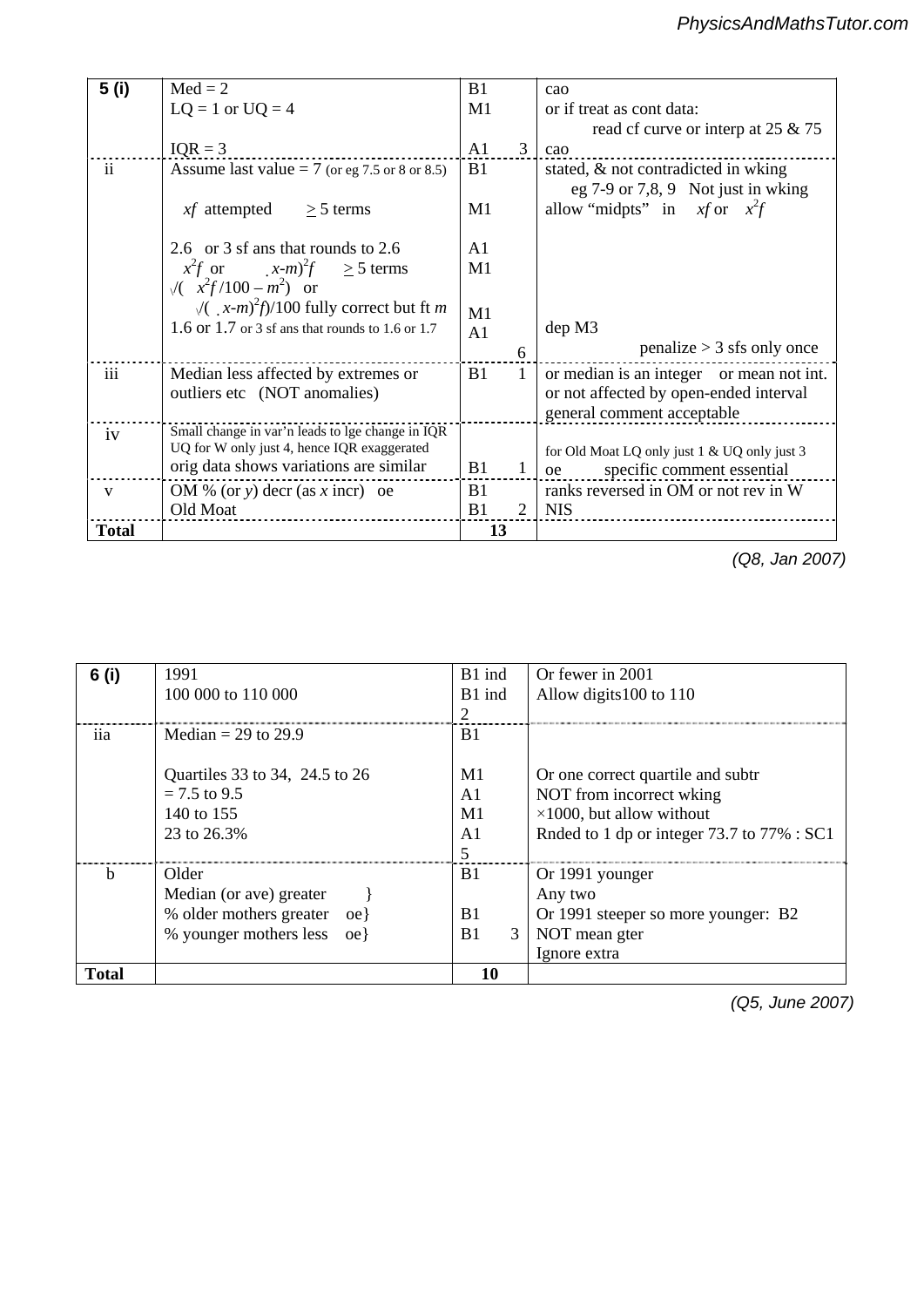| 7(i)                    | $m = 26.5$                                             |                                                          |                | B1                           |                                                                   |
|-------------------------|--------------------------------------------------------|----------------------------------------------------------|----------------|------------------------------|-------------------------------------------------------------------|
|                         | $LQ = 22$                                              | or 21.5                                                  | or 21.75       |                              |                                                                   |
|                         | $UQ = 39$                                              | 40                                                       | 39.5           | M1                           | M1 for either LQ or UQ                                            |
|                         | $IQR = 17$                                             | 18.5                                                     | 17.75          | $A1 \quad 3$                 | A1 must be consistent LQ, UQ & IQR                                |
| $\overline{\mathbf{u}}$ |                                                        | Ave or overall or med or "it" similar                    |                | B <sub>1f</sub>              | or F med (or ave) higher or F mean less                           |
|                         |                                                        |                                                          |                |                              | or M & F both have most in 20s                                    |
|                         |                                                        |                                                          |                |                              |                                                                   |
|                         |                                                        | Male spread greater or M more varied oe                  |                | B <sub>1f</sub> <sub>2</sub> | or male range greater                                             |
|                         |                                                        |                                                          |                |                              | or more younger F or more older M                                 |
| iii                     |                                                        | Med less (or not) affected by extreme(s) or              |                | <b>B1</b> 1                  | oe; not "anomalies"                                               |
|                         |                                                        | Mean (more) affected by extreme(s)                       |                |                              | ignore eg "less accurate"                                         |
| iv                      |                                                        |                                                          |                |                              | must consistently decode last or first                            |
|                         | Decode last                                            |                                                          |                |                              |                                                                   |
|                         | 245/49                                                 |                                                          |                | M1                           |                                                                   |
|                         | $= 5$                                                  |                                                          |                | A1                           |                                                                   |
|                         | $mean = 205$                                           |                                                          |                | B <sub>1f</sub>              | $200 + "5"$                                                       |
|                         | $\sqrt{(9849/49 - (245 / 49)^2)}$                      |                                                          |                | M1                           | $dep \sqrt{+ve}$                                                  |
|                         | $= 13.3$ (3sfs) or $4\sqrt{11}$                        |                                                          |                | A1                           |                                                                   |
|                         | $sd = 13.3$ or $4\sqrt{11}$                            |                                                          |                |                              | physicsandmathstyte proof dep M1 or ans 176; award if not +200    |
|                         |                                                        |                                                          |                |                              |                                                                   |
|                         | Decode first                                           |                                                          |                |                              |                                                                   |
|                         | $245 + 200 \times 49$ or 10045<br>$\frac{10045}{49}$   |                                                          | B1             |                              |                                                                   |
|                         |                                                        |                                                          | M1             |                              | allow $\frac{445}{49}$ or 9.08 seen                               |
|                         | $= 205$                                                |                                                          | A1             |                              |                                                                   |
|                         |                                                        | $\Sigma x^2 = 9849 + 400 \times 10045 - 49 \times 40000$ |                |                              |                                                                   |
|                         |                                                        | or 2067849                                               | B1             |                              |                                                                   |
|                         | $\frac{\nu \Sigma x^{2n}}{49} - \nu \overline{x}^{2n}$ |                                                          | M1             |                              |                                                                   |
|                         |                                                        |                                                          |                |                              | $dep \sqrt{+ve}$<br>$\Sigma x^2$ must be: attempt at $\Sigma x^2$ |
|                         |                                                        |                                                          |                |                              | >9849                                                             |
|                         |                                                        |                                                          |                |                              | not involve $9849^2$                                              |
|                         |                                                        |                                                          |                |                              | not $(\Sigma x)^2$ eg10045 <sup>2</sup> , 445 <sup>2</sup>        |
|                         |                                                        |                                                          |                |                              | $\bar{x}$ must be decoded attempt, eg 9.08                        |
|                         | $= 13.3$ or $4\sqrt{11}$                               |                                                          |                |                              |                                                                   |
| <b>Total</b>            |                                                        |                                                          | A <sub>1</sub> | 12                           |                                                                   |
|                         |                                                        |                                                          |                |                              | $\sqrt{2}$                                                        |

B1 1 In context. Not *x* is controlled or indep *(Q8, Jan 2008)*

| 8(i)          | $\frac{25}{10}$<br>$= 2.5$                                                                                                                                                                                                                                                         | M1<br>A1 2        | Allow $\frac{25}{(9610)}$ or 2.78: M1                                           |
|---------------|------------------------------------------------------------------------------------------------------------------------------------------------------------------------------------------------------------------------------------------------------------------------------------|-------------------|---------------------------------------------------------------------------------|
| $\mathbf{ii}$ | (19.5, 25)<br>(9.5, 0)                                                                                                                                                                                                                                                             | B1<br><b>B1</b> 2 | Allow (24.5, 47)<br>Both reversed: SC B1<br>If three given, ignore $(24.5, 47)$ |
| iii           | Don't know exact or specific values of $x$<br>(or min or max or quartiles or median or<br>whiskers).<br><sub>oe</sub><br>Can only estimate (min or max or<br>quartiles or median or whiskers)<br><sub>oe</sub><br>Can't work out $(\ldots)$<br><sub>oe</sub><br>Data is grouped oe | <b>B1</b> 1       | Exact data not known<br>Allow because data is rounded                           |
| Total         |                                                                                                                                                                                                                                                                                    | 5                 |                                                                                 |

*(Q5, June 2009)*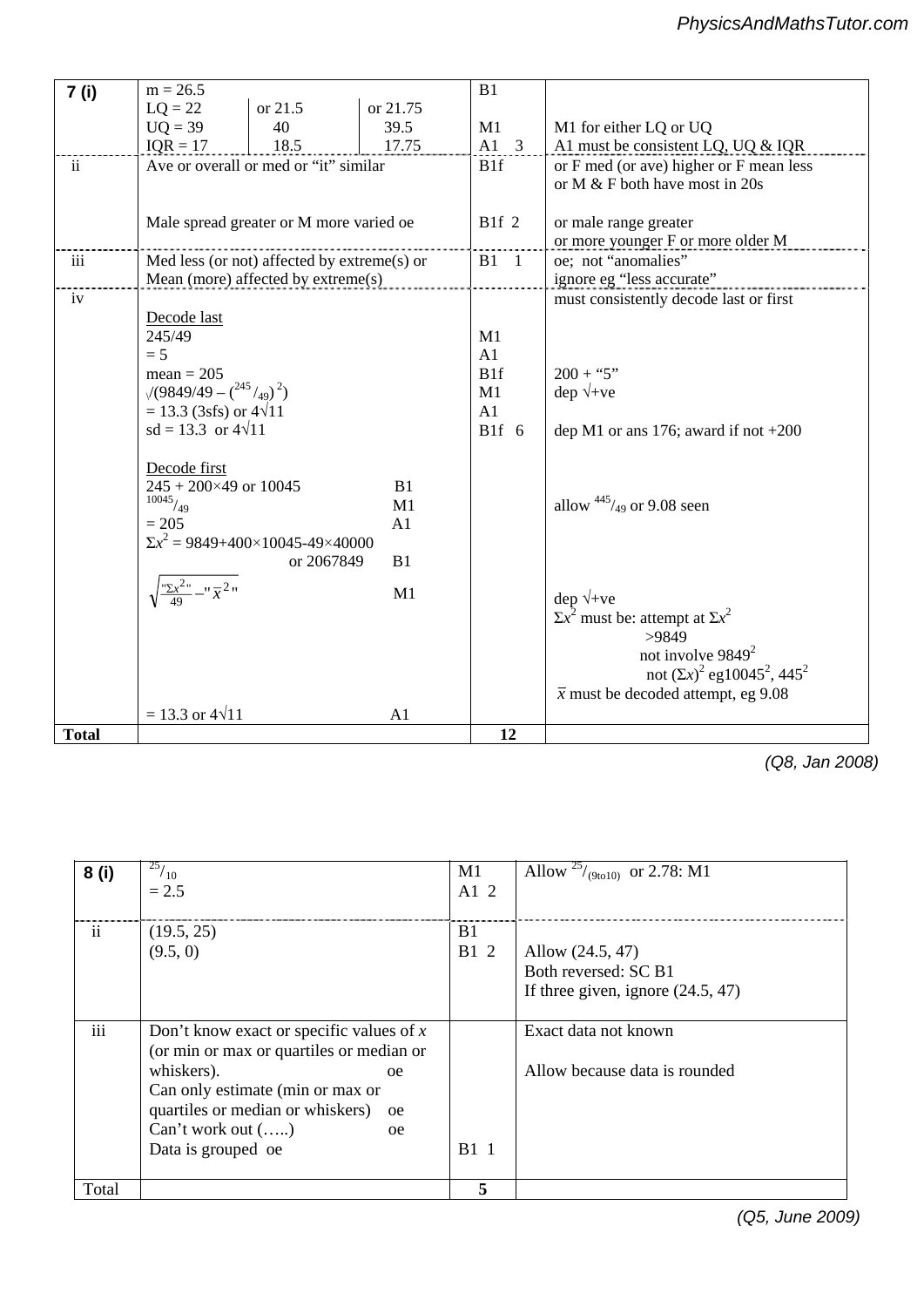| 9 | (i)          | 68                                                   | B1             |              |                                                             |
|---|--------------|------------------------------------------------------|----------------|--------------|-------------------------------------------------------------|
|   |              | $75 - 59$                                            | M <sub>1</sub> |              | attempt $6^{th}$ & 18 <sup>th</sup> or 58-60, 74-76 & subtr |
|   |              | $=16$                                                | $A1 \quad 3$   |              | must be from $75 - 59$                                      |
|   | (ii)         | Unaffected by outliers or extremes                   | <b>B1</b>      | <sup>1</sup> | NOT:  by anomalies or freaks                                |
|   |              | (allow less affected by outliers)                    |                |              | easier to calculate                                         |
|   |              | sd can be skewed by one value                        |                |              | physicsandmathstutor.com                                    |
|   |              |                                                      |                |              |                                                             |
|   | (iii)        | Shows each data item, retains orig data              |                |              | NOT: shows freqs                                            |
|   |              | can see how many data items                          |                |              | shows results more clearly                                  |
|   |              | can find (or easier to read) mode or modal           |                |              | B&W does not show freqs                                     |
|   |              | class                                                |                |              |                                                             |
|   |              | can find (or easier to read) frequs<br>can find mean | B <sub>1</sub> |              |                                                             |
|   |              |                                                      |                |              | NOT: B&W easier to compare                                  |
|   |              | Harder to read med (or Qs or IQR)                    |                |              | B&W shows spread or variance or skew                        |
|   |              | Doesn't show med (or Qs or IQR)                      |                |              | B&W shows highest & lowest                                  |
|   |              | B&W shows med (or Qs or IQR)                         | B1             | 2            |                                                             |
|   |              | B&W easier to compare meds                           |                |              | Assume in order: Adv, Disadv, unless told                   |
|   |              |                                                      |                |              | Allow disady of B&W for ady of S&L                          |
|   |              |                                                      |                |              | & vice versa                                                |
|   |              |                                                      |                |              | Ignore extras                                               |
|   |              |                                                      |                |              |                                                             |
|   | (iv)         | $m = 68.1$<br>NOT by restart                         | B1             |              |                                                             |
|   |              | NOT by restart<br>$sd = 9.7$ (or same)               | B <sub>1</sub> | 2            | Restart mean or mean & sd:                                  |
|   |              |                                                      |                |              | 68.1 or 68.087 & 9.7 or 9.73<br>B1 only                     |
|   | <b>Total</b> |                                                      | 8              |              |                                                             |

*(Q5, Jan 2009)* 1st B1 must be in context.

| 10(i)        | (a) | Use of correct midpts                                               | B1             |                | 11, 14, 18, 25. 5                                           |
|--------------|-----|---------------------------------------------------------------------|----------------|----------------|-------------------------------------------------------------|
|              |     | $(= 706 \div 40)$<br>$\Sigma f \div \Sigma f$                       | M1             |                | <i>l</i> within class, $\geq$ three <i>lf</i> seen          |
|              |     | $= 17.65$                                                           | A1             |                | [17.575, 17.7]                                              |
|              |     | $\Sigma l^2 f$<br>$(= 13050.5)$                                     | M1             |                | > three $l^2f$ seen                                         |
|              |     | $\sqrt{13050.5}$ " -"17.65" <sup>2</sup><br>$(=\sqrt{14.74})$<br>40 | M1             |                | $\div 40$ ,-mean <sup>2</sup> , $\sqrt{$ .Dep>0.            |
|              |     | $= 3.84 (3 \text{ sfs})$                                            |                |                | $\sum (1-17.65)^2$ f, at least 3 M1, $\div 40$ , $\sqrt{ }$ |
|              |     |                                                                     | A <sub>1</sub> | 6              | M1,3.84 A1.                                                 |
|              |     |                                                                     |                |                | $\div 4 \Rightarrow$ max B1M0A0M1M0A0                       |
|              | (b) | mid pts used or data grouped                                        |                |                | not "orig values were guesses"                              |
|              |     | or exact values unknown oe                                          | <b>B1</b> 1    |                |                                                             |
| (ii)         |     | $20 \div 5$                                                         | M1             |                | condone $20 \div [4,5]$ or ans 5                            |
|              |     | $=4$                                                                | $A1$ 2         |                |                                                             |
| (iii)        |     | $20.5th$ value requ'd and                                           |                |                | condone $20th$                                              |
|              |     | $1st$ two classes contain 14 values                                 | M1             |                | <sub>oe</sub>                                               |
|              |     | $16 - 20$                                                           | <b>B</b> 1     | 2              | or third class oe                                           |
| $(iv)$ $(a)$ |     | increase                                                            | B1             | $\overline{1}$ |                                                             |
|              | (b) | decrease                                                            | B <sub>1</sub> |                |                                                             |
| <b>Total</b> |     |                                                                     | $[13]$         |                |                                                             |

*(Q2, Jan 2010)*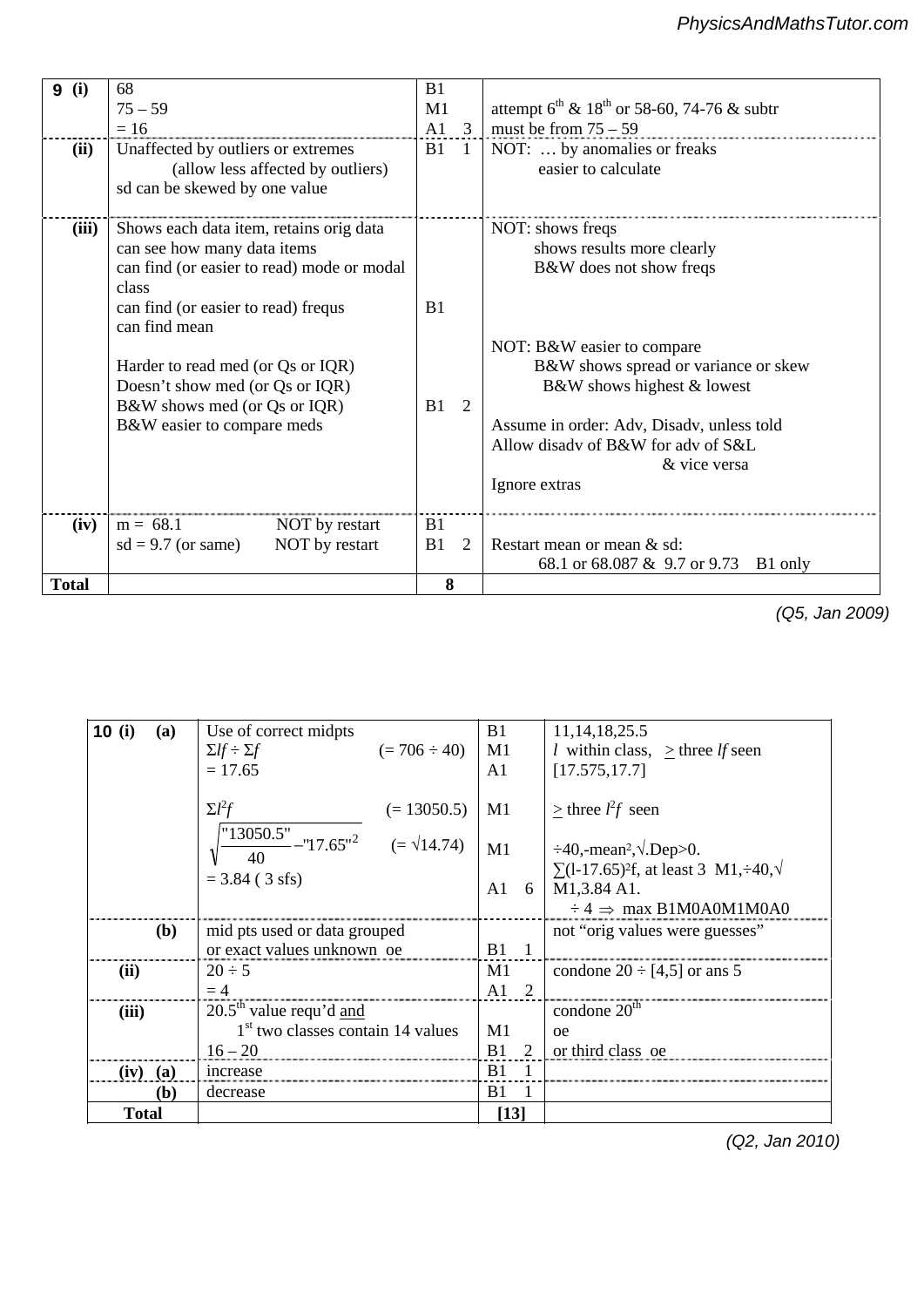|   | (i)  | Attempt find total area, (even if includes $a^2$ ) eg                    |                   | eg tot area = $16cm2$ or $16a$<br>M1           | Trial methods, eg:                                               |
|---|------|--------------------------------------------------------------------------|-------------------|------------------------------------------------|------------------------------------------------------------------|
|   |      | $20\times1.4a+10\times3.4a+6\times4.6a+4\times2.6a+10\times3a+30a$       |                   | $800/16 (= 50)$<br>M1                          |                                                                  |
|   |      | or $28a+34a+27.6a+10.4a+30a+30a$                                         |                   | $a \times 10 = 50$ $a = 5$<br>A1               | $a = 5$ gives $7 \times 20 + 17 \times 10 + 23 \times 6 + \dots$ |
|   |      | or $20\times1.4+10\times3.4+6\times4.6+4\times2.6+10\times3+30$          |                   |                                                | $= 800$<br>M1                                                    |
|   |      | or $28+34+27.6+10.4+30+30$                                               |                   | eg tot area $=$ 400 (sqs)<br>M1                | But no of apples $= 800$ M1                                      |
|   |      | or $7 \times 20 + 17 \times 10 + 23 \times 6 + \ldots$                   |                   | $800/400 (= 2)$<br>M1                          | Hence $a = 5$<br>A <sub>1</sub>                                  |
|   |      | or $160a$ or $160$ or $16$ or $16a$ (if area, not ht)                    | M1                | $1.4a \times 20 = 70 \times 2$ $a = 5$<br>A1   |                                                                  |
|   |      |                                                                          |                   |                                                | $a = 10$ gives $14 \times 20 + 34 \times 10 + 46 \times 6 +$ .   |
|   |      | $800 \div$ their total (must involve area, not ht)                       |                   |                                                | 1600                                                             |
|   |      | eg $160a = 800, 800 -$                                                   | M1dep             |                                                | M1                                                               |
|   |      |                                                                          |                   | Correct ans with nothing incorrect seen:       | But no of apples $= 800$<br>M1                                   |
|   |      | $a = 5$                                                                  | A <sub>1</sub>    | <b>M1M1A1</b>                                  | Hence $a = 5$<br>A <sub>1</sub>                                  |
|   |      |                                                                          |                   |                                                |                                                                  |
|   |      | "Box" $\Rightarrow$ area. "Square" possibly $\Rightarrow$ area           |                   | But where the correct answer clearly results   | NOT " $1cm = 5$ " (because may just                              |
|   |      |                                                                          |                   | from incorrect working, eg $a = 800/167 = 4.8$ | come from counting squares)                                      |
|   |      |                                                                          |                   | rounded to $a = 5$ , then max M1M1A0           | NB total $ht = 16cm$ so if 16 seen, must                         |
|   |      |                                                                          |                   |                                                | clearly be area eg $800/16$ may score 0                          |
|   |      |                                                                          | $\lceil 3 \rceil$ |                                                | or 2                                                             |
| 6 | (ii) | $\frac{1}{2}$ total area or $\frac{1}{2}$ total no. apples ft their 6(i) | B <sub>1f</sub>   |                                                | Examples of correct methods:                                     |
|   |      |                                                                          |                   |                                                |                                                                  |
|   |      | Median is in $50 - 56$ class stated or implied                           | M1                |                                                | $400 - (7 \times 20 + 17 \times 10)$ $(= 90)$                    |
|   |      |                                                                          |                   |                                                | $50 + \frac{90}{23\times6} \times 6 = 54$                        |
|   |      |                                                                          |                   |                                                |                                                                  |
|   |      |                                                                          |                   |                                                | $200 - (70 + 85) (= 45)$                                         |
|   |      |                                                                          |                   |                                                |                                                                  |
|   |      | Calculate (approx) $\frac{2}{3}$ of way along class                      |                   |                                                | $50 + \frac{45}{69} \times 6 = 54$                               |
|   |      |                                                                          | M1                |                                                |                                                                  |
|   |      | or $\frac{1}{3}$ of way from top of class                                |                   |                                                | $400.5 - (7 \times 20 + 17 \times 10)$<br>$(= 90.5)$             |
|   |      |                                                                          |                   |                                                | $50 + \frac{90.5}{23 \times 6} \times 6 = 54$                    |
|   |      | Median = $53.9$ to $54$<br>Not eg 54.2                                   | A <sub>1</sub>    | Correct ans with nothing incorrect seen:       |                                                                  |
|   |      |                                                                          |                   | M1M1A1                                         | Use of $LB = 49.5$ :                                             |
|   |      |                                                                          |                   |                                                |                                                                  |
|   |      |                                                                          |                   | But where the correct answer clearly results   | eg median = 49.5 +appr $\frac{2}{3} \times 6 = 53.4$             |
|   |      |                                                                          | [4]               | from incorrect working, eg $a = 800/167 = 4.8$ | B1M1A1A0                                                         |
|   |      |                                                                          |                   | rounded to $a = 5$ , then max M1M1A0           |                                                                  |

*(Q6, Jan 2013)*

physicsandmathstutor.com

| 12 (i)        | 590                                    | B1                    |   | Allow approximately 590                                                                                                                                                                                                      |
|---------------|----------------------------------------|-----------------------|---|------------------------------------------------------------------------------------------------------------------------------------------------------------------------------------------------------------------------------|
| $\mathbf{ii}$ | Graph horiz (for $\geq$ 55 mks) oe     | <b>B1</b> 1           |   | or levels off, or $grad = 0$ , $grad$ not increase                                                                                                                                                                           |
|               |                                        |                       |   | Allow line not rise, goes flat, plateaus, stops                                                                                                                                                                              |
|               |                                        |                       |   | increasing, not increase, doesn't move                                                                                                                                                                                       |
| iii           | 39 to 41                               | <b>B1</b> 1           |   |                                                                                                                                                                                                                              |
| iv            | Attempt read cf at 26 or 27            | M1                    |   | eg 26 mks $\rightarrow$ 150 <sup>th</sup> 27 mks $\rightarrow$ 180 <sup>th</sup>                                                                                                                                             |
|               | Double $&$ attempt read $x$            | M1                    |   | eg read at cf = 300 or 360 Indep of first M1                                                                                                                                                                                 |
|               |                                        |                       |   | May be implied by ans                                                                                                                                                                                                        |
|               | Max $C = 29$ to 31.5                   | A1                    | 3 | Answer within range, no working, M1M1A1                                                                                                                                                                                      |
|               |                                        |                       |   | 32 without working, sc B1                                                                                                                                                                                                    |
| $\mathbf{V}$  | $LQ = 25.5 - 26.5$ or $UQ = 34 - 35.5$ | M1                    |   | M1 for one correct quartile                                                                                                                                                                                                  |
|               | $IQR = 8-10$                           | A1                    |   | $dep \ge 1$ correct quartile or no working                                                                                                                                                                                   |
|               | (German) more spread                   | B <sub>1</sub> ft $3$ |   | or less consistent, less uniform, less similar,<br>more varied, more variable, greater variance,<br>more spaced apart, further apart<br>ft their IQR; must be consistent with IQR<br>Correct comment with no working: M0A0B1 |
| Total         |                                        | 9                     |   |                                                                                                                                                                                                                              |

or reversed, or backwards, or inverse *(Q1, June 2010)*  $\sim$  1,  $\sim$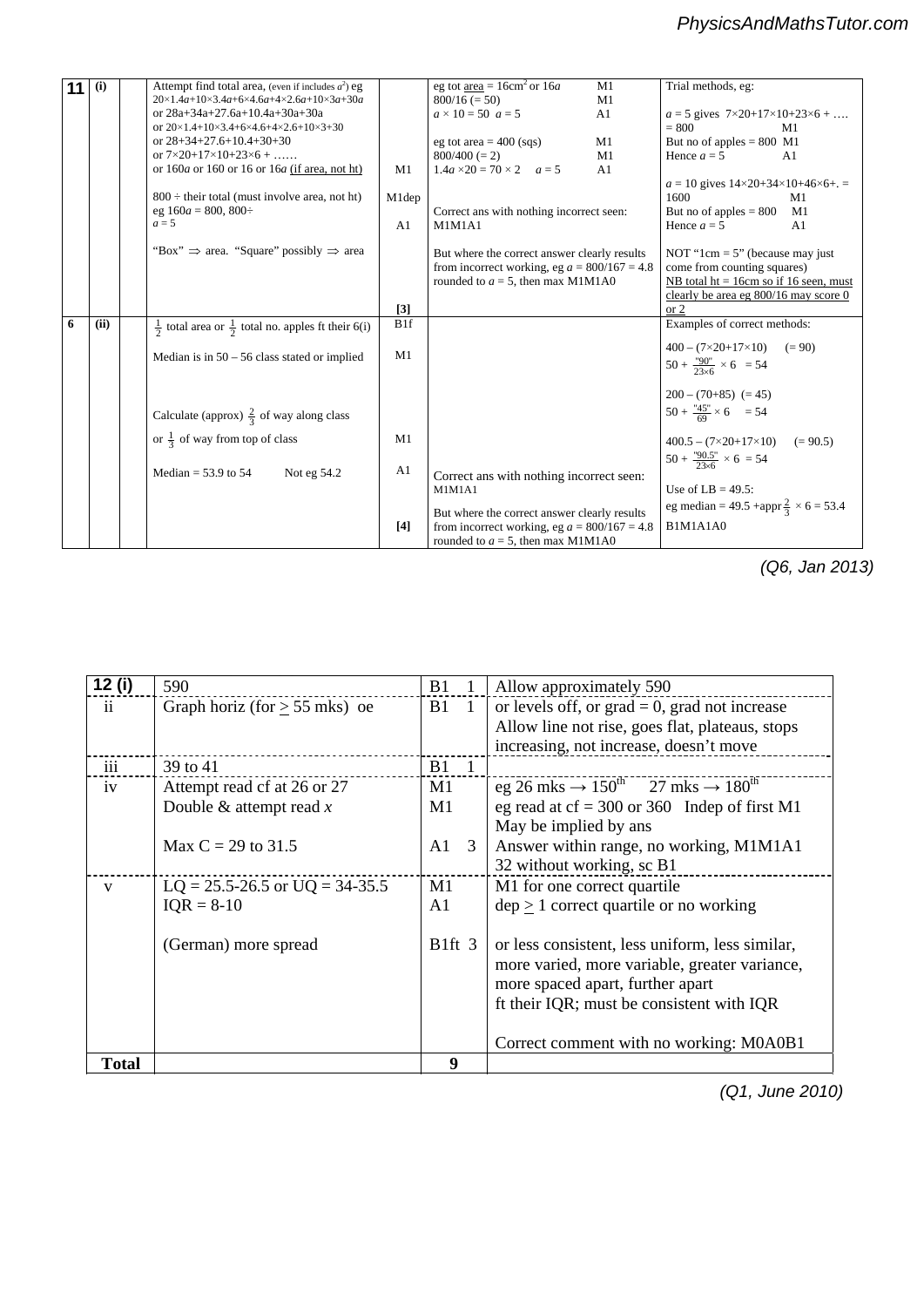| 13 (i)       | 38                                                                                                  | B1                                                                      | Reversed: B1B0                                                                                                                                                                                             |                                                                                                                                                                                                                                                                                                                                                                                                                                                                                                                                                                       |
|--------------|-----------------------------------------------------------------------------------------------------|-------------------------------------------------------------------------|------------------------------------------------------------------------------------------------------------------------------------------------------------------------------------------------------------|-----------------------------------------------------------------------------------------------------------------------------------------------------------------------------------------------------------------------------------------------------------------------------------------------------------------------------------------------------------------------------------------------------------------------------------------------------------------------------------------------------------------------------------------------------------------------|
|              | 61                                                                                                  | B1 2                                                                    |                                                                                                                                                                                                            |                                                                                                                                                                                                                                                                                                                                                                                                                                                                                                                                                                       |
| ii           | Paper 2                                                                                             | B1                                                                      | Indep of reason                                                                                                                                                                                            | Ans "Paper 1", ignore reason: B0B0 unless reversed in (i)                                                                                                                                                                                                                                                                                                                                                                                                                                                                                                             |
|              | Higher median or curve is to right                                                                  | B1dep<br>2                                                              | or similar<br>Higher average or mean or midpoint<br>Paper 2: half $\leq 61$ , cf paper 1: half $\leq 38$<br>Paper 1: more students scored lower<br>marks (or lower than eg 40)                             | More scored higher mks<br>Highest & lowest mks are higher<br>For each cf, the corresponding mark is higher in p2.<br>None get 0-10<br>Some get 100<br>Eg 25 scored $> 69$ in p1, cf 65 scored $> 69$ in p2<br>NOT Marks are higher NOT marks seem higher<br>NOT everyone gets higher mks<br>NOT Curve steeper<br>Ignore irrelevant or incorrect                                                                                                                                                                                                                       |
| iii          | 55, 25<br>73.46<br>Paper 1 $IQR = 30$<br>Paper 2 $IQR = 27$<br>Suggestion correct or p2 less varied | M1<br>A <sub>1</sub><br>A <sub>1</sub><br>B <sub>1f</sub><br>indep<br>4 | M1 one pair of quartiles<br>p2 more consistent or less spread out<br>Allow "p2 has smaller range (or<br>smaller variance") if IQRs found<br>"It" is less varied: assume p2: B1<br>physicsandmathstutor.com | SC: If reversed in (i): (ii) p1 because median higher B1B1ft<br>Not necessarily subtracted<br>Allow $55\pm1, 25\pm1$<br>$73 \pm 1.46 \pm 1$<br>$30\pm1$<br>$27+1$<br>p1 more varied or more spread out or less consistent<br>Little difference or similarly varied<br>NOT p2 IQR smaller than p1 unless also says less varied oe<br>If quartiles found but not IQRs: max M1A0A0B1<br>If no quartiles calculated can still score B1<br>Steeper curve alone<br>M0A0A0B0<br>If IQRs wrong, with $p1 < p2$ , ft "suggestion wrong": B1f<br>Ignore irrelevant or incorrect |
| iv           | $37 (\pm 3)$                                                                                        | B <sub>2</sub> 2                                                        | B1 for 163 $(\pm 3)$                                                                                                                                                                                       | Not necessarily integer.<br>B1 for 78-80 mks for min grade A on p2<br>SC: ans $105 - 110$ : B1 (from p1 10 mks hier instead of lower)                                                                                                                                                                                                                                                                                                                                                                                                                                 |
| $\mathbf{V}$ | 37.5                                                                                                | B1                                                                      | cao                                                                                                                                                                                                        | NOT eg 37.51                                                                                                                                                                                                                                                                                                                                                                                                                                                                                                                                                          |
|              | 28.2                                                                                                | B1<br>2                                                                 | or sd the same                                                                                                                                                                                             | Ignore all working                                                                                                                                                                                                                                                                                                                                                                                                                                                                                                                                                    |
| Total        |                                                                                                     | 12                                                                      |                                                                                                                                                                                                            |                                                                                                                                                                                                                                                                                                                                                                                                                                                                                                                                                                       |

SC:Consistent 0.8 insted of 0.2, no A-marks: max M0M2M2M2 *(Q1, Jan 2011)*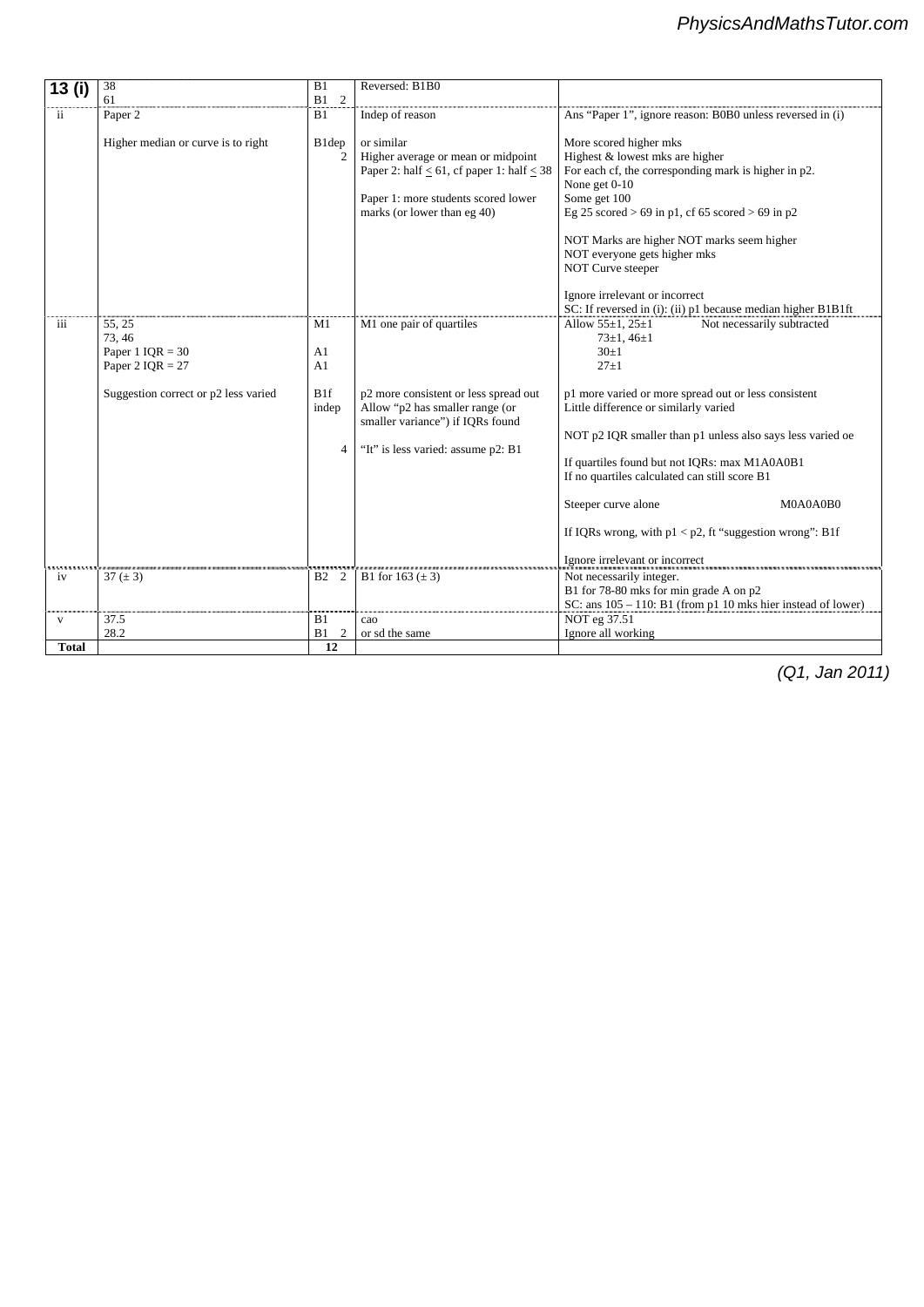| 14 (i)       | Method is either: Just 4 $\div$ 3 or $\frac{4}{3}$                                                                                          |                                |                                                                                                                                                         |                                                                                                                                                                                                                                                                                                                                 |  |  |  |
|--------------|---------------------------------------------------------------------------------------------------------------------------------------------|--------------------------------|---------------------------------------------------------------------------------------------------------------------------------------------------------|---------------------------------------------------------------------------------------------------------------------------------------------------------------------------------------------------------------------------------------------------------------------------------------------------------------------------------|--|--|--|
|              | or: Use of ratio of correct frequencies AND ratio of widths (correct or 4 and 2)                                                            |                                |                                                                                                                                                         |                                                                                                                                                                                                                                                                                                                                 |  |  |  |
|              | $5.6 \times \frac{4}{28} \times \frac{5}{3}$ or $0.8 \times \frac{5}{3}$                                                                    |                                | M1 for $5.6 \times \frac{4}{28} \times \frac{4}{2}$ or $0.8 \times \frac{4}{2}$                                                                         | Correct calc'n using 5.6, 28, 4, 5, 3 oe: M2<br>Correct calc'n using 5.6, 28, 4, 4, 2 oe: M1                                                                                                                                                                                                                                    |  |  |  |
|              | or $(5.6 \div \frac{28}{5}) \times \frac{4}{3}$ or $\frac{4}{3}$ or $4 \div 3$<br>oe<br>$= 1\frac{1}{3}$ or $\frac{4}{3}$ or 1.33 (3 sf) oe | M <sub>2</sub><br>$A1 \quad 3$ | or $(5.6 \div \frac{28}{4}) \times \frac{4}{2}$ or $0.8 \times 2$ oe (= 1.6)<br>No wking, ans 1.3: M2A0<br>Ans 1.6: Check wking but probably M1M0A0     | ie fully correct method: M2<br>or: incorrect class widths, otherwise correct method: M1<br>$\frac{4}{3}$ correctly obtained (or no wking) then further incorrect:<br>M1M0A0<br>Use of ratio of widths OR freqs but not both: M0<br>eg 5.6 $\times \frac{4}{28}$ (= 0.8) or 5.6 $\times \frac{3}{5}$ (= 3.36):<br>M <sub>0</sub> |  |  |  |
|              |                                                                                                                                             |                                |                                                                                                                                                         | $\frac{4}{2}$ = 2: M0M0A0                                                                                                                                                                                                                                                                                                       |  |  |  |
| ii           | 25 or 26 or 25.5                                                                                                                            | B1                             | or 25 & 26                                                                                                                                              | May be implied, eg by 21 or 22 or 21.5                                                                                                                                                                                                                                                                                          |  |  |  |
|              | Med is $21st$ (or $22nd$ or $21.5th$ ) in 31-35 class<br>or "25 - 4"<br>Can be implied by calc'n                                            | B1                             | or med in last $\approx$ 7 in class<br>or $33 \approx 14^{\text{th}}$ in class or $33 \approx 18^{\text{th}}$ in whole set<br>Can be implied by diagram | Calc'ns need not be correct but need to contain<br>relevant figures for gaining B1B1                                                                                                                                                                                                                                            |  |  |  |
|              | $Med > 33$ or "more than"                                                                                                                   | B1 3                           | indep                                                                                                                                                   | The " $\approx$ " sign means $\pm 2$                                                                                                                                                                                                                                                                                            |  |  |  |
|              |                                                                                                                                             |                                |                                                                                                                                                         | Alternative Method:<br>$33 \approx 18^{th}$ value<br>B1<br>More values above 33 than below oe<br>B1<br>B1<br>Med > 33<br>Ignore comment on skew                                                                                                                                                                                 |  |  |  |
|              |                                                                                                                                             |                                | physicsandmathstutor.com                                                                                                                                | NB Use EITHER the main method OR the<br>Alternative Method (above), not a mixture of the<br>two. Choose the method that gives most marks.                                                                                                                                                                                       |  |  |  |
| iii          | $\geq$ 3 mid-pts attempted                                                                                                                  | M1                             | seen or implied                                                                                                                                         | Not nec'y correct values (29, 33, 40.5, 53)                                                                                                                                                                                                                                                                                     |  |  |  |
|              | $\left(=\frac{1819}{50}\right)$<br>$\Sigma f x \div 50$ attempted<br>$=$ 36.38 or 36.4 (3 sf)                                               | M1<br>A1                       | $\geq$ 3 terms.<br>or 36 with correct working                                                                                                           | Allow on boundaries. Not class widths                                                                                                                                                                                                                                                                                           |  |  |  |
|              | $\Sigma f x^2$ attempted<br>$(= 68055.5)$                                                                                                   | M1                             | $\geq$ 3 terms.                                                                                                                                         | Allow on boundaries. Not class widths<br>(3364, 30492, 22963.5, 11236)                                                                                                                                                                                                                                                          |  |  |  |
|              | $\sqrt{\frac{68055.5}{50} - (\frac{1819}{50})^2}$ or $\sqrt{1361.11 - 36.38^2}$<br>$(=\sqrt{37.6056})$                                      | M1                             | completely correct method except midpts & ft<br>their mean, dep not $\sqrt{(neg)}$                                                                      | Allow class widths for this mark only<br>NB mark is not just for " $-$ mean <sup>2</sup> ", unlike $q5(iii)$                                                                                                                                                                                                                    |  |  |  |
|              | $= 6.13(3$ sfs)                                                                                                                             | A1<br>- 6                      |                                                                                                                                                         | $\Sigma(fx)^2$ : MOMOAO<br>If no wking for $\Sigma f x^2$ , check using their x and f                                                                                                                                                                                                                                           |  |  |  |
|              | Alt for variance:<br>$\Sigma f(x - \bar{x})^2$ (= 1880.28)<br>M1                                                                            |                                |                                                                                                                                                         | If no wking or unclear wking:                                                                                                                                                                                                                                                                                                   |  |  |  |
|              | 1880.28<br>M1<br>V<br>50<br>$= 6.13(3 sf)$<br>A1                                                                                            |                                |                                                                                                                                                         | full mks for each correct ans<br>for incorrect ans:<br>$35.8 \le \mu \le 36.9$<br>M0M1A0<br>$6.0 \le sd \le 6.25$<br>M1M0A0                                                                                                                                                                                                     |  |  |  |
| iv           | (a) Decrease (b) Increase                                                                                                                   | B <sub>1</sub> B <sub>1</sub>  | Ignore other, eg "slightly" or "probably"                                                                                                               | Ignore any comments or reasons, even if                                                                                                                                                                                                                                                                                         |  |  |  |
|              | $(c)$ Same<br>(d) Same                                                                                                                      | B1B14                          |                                                                                                                                                         | incorrect                                                                                                                                                                                                                                                                                                                       |  |  |  |
| <b>Total</b> |                                                                                                                                             | 16                             |                                                                                                                                                         |                                                                                                                                                                                                                                                                                                                                 |  |  |  |

B1 for 4 correct probs anywhere Allow B2 with missing labels but only if probs *(Q4, June 2011)*